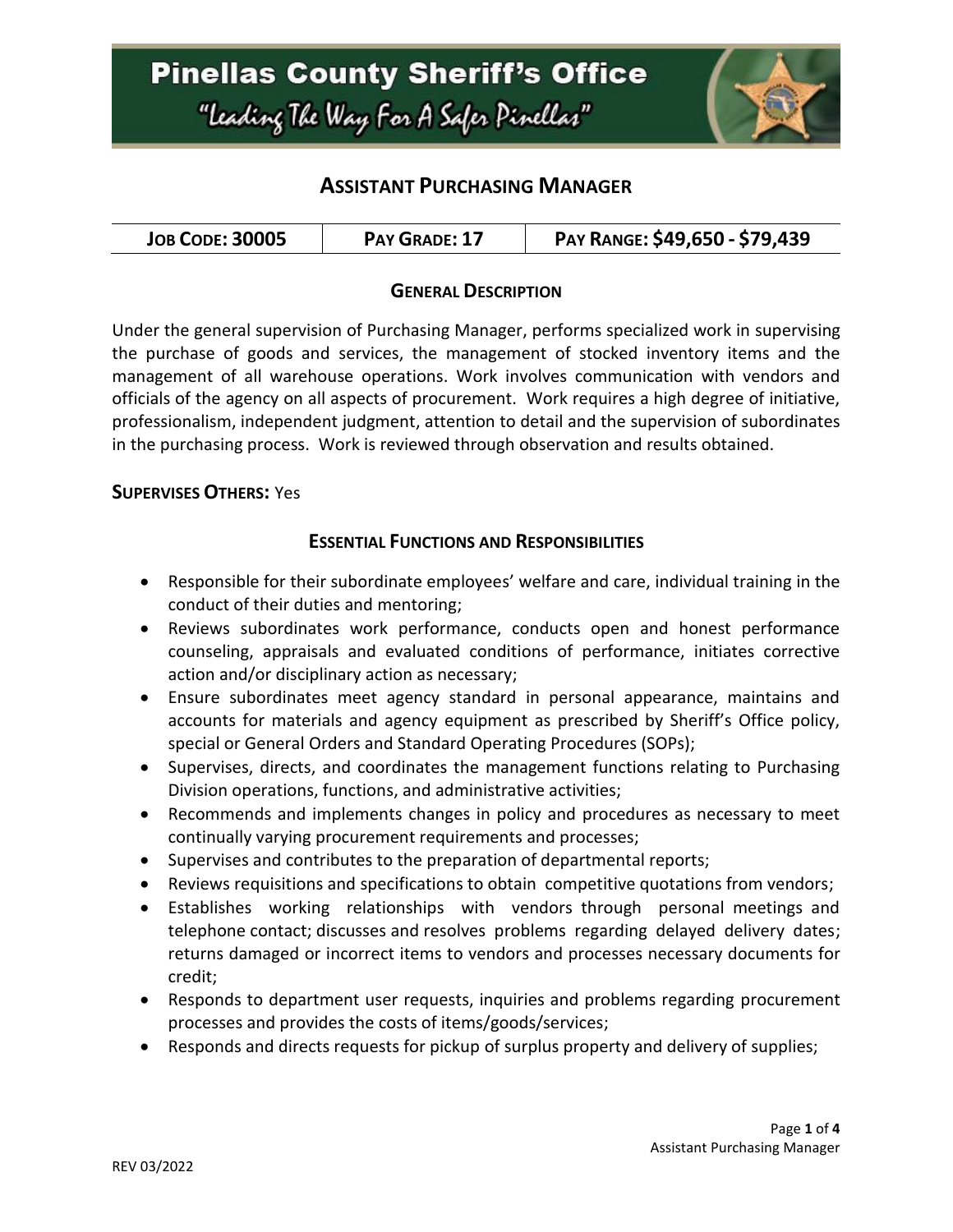## **Pinellas County Sheriff's Office** "Leading The Way For A Safer Pinellar"



- Oversees and assists the Buyer staff members in determining inventory stock levels, reordering procedures and vendor sources for purchases;
- Prepares and issues purchase orders to vendors, expedites orders when necessary;
- Provides procurement support and services for department users to determine means and methods for requesting and completing procurement orders of commodities, materials, supplies and equipment;
- Prepares requests for quotes, bid and proposal specifications based on organizational needs;
- Writes and/or reviews technical specifications and contracts for purchase of goods and services in conformity with purchasing policies of the Sheriff's Office, the State of Florida, and Federal guidelines;
- Advertises formal bids/proposals and solicits quotations;
- Determines when pre-bid/pre-proposal conferences are required and presides over them;
- Prepares documentation for contract awards, amendments, and change orders;
- Interprets contracts, warranty statements, terms/conditions, and legal documents;
- Reviews and forecasts market trends and performs price/cost analysis as necessary;
- Reviews historical data for each assigned commodity class and develops a plan to provide advantageous prices and expeditious delivery through an effective balance of term contracts, blanket purchase orders and open market purchases;
- Surveys markets to determine best source, new sources, market conditions, and trends;
- Assists in the preparation and coordination of annual Purchasing Division budget;
- Implements and establishes training programs pertaining to procurement related functions and applications;
- Participates in Sheriff's Office recruitment and community relations activities as directed.

Regular and reliable attendance is required as an essential function of the position.

This position is considered essential and, in the event of an emergency or natural disaster, will be required to report to work.

This list is not intended to be all-inclusive, and you may not be responsible for every item listed. The employer reserves the right to assign additional functions and responsibilities as necessary.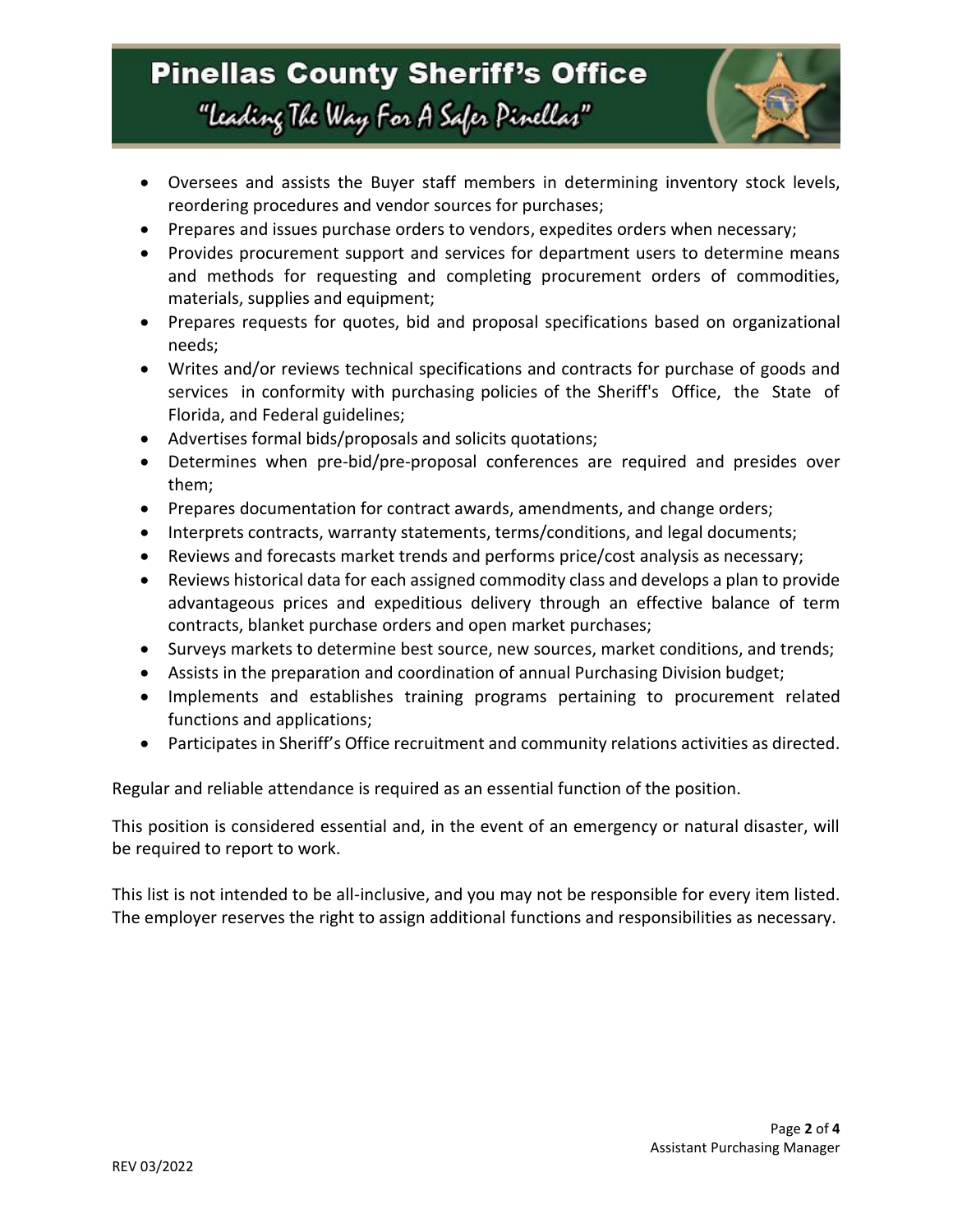# **Pinellas County Sheriff's Office** "Leading The Way For A Safer Pinellar"



### **QUALIFICATIONS**

- Graduation from an accredited college or university with a Bachelor's Degree in Business Management, Finance, Accounting, Marketing, Business Administration, or related field AND four (4) years' experience in a Purchasing and/or Materials Management role AND one (1) year supervisory experience OR
- Public Purchasing Officer or Purchasing Manager certification AND four (4) years' experience in a Purchasing and/or Materials Management role AND one (1) year supervisory experience OR
- Equivalent combination of education and experience
- Must possess a valid Florida driver's license
- Consideration for this position requires a credit check

### **KNOWLEDGE, SKILLS, AND ABILITIES**

- Knowledge of large scale purchasing methods and procedures in commodity areas and of the laws, rules and regulations effective in the County and State governing the purchase of commodities and services
- Ability to obtain and interpret market prices and trends and to apply such interpretations to procurement and budgeting
- Knowledge of the grades, qualities, supply sources, and market factors of commodity categories frequently required by departments
- Knowledge of the state laws and statutes and rules and regulations governing the purchase of commodities and services
- Knowledge of inventory control principles and practices
- Ability to maintain detailed records and to perform a variety of related data entry tasks
- Ability to identify existing or potential problems and to develop ways to resolve issues
- Working knowledge of the functions, activities, requirements, and objectives of the area assigned
- Knowledge of agency budget development and management procedures
- Ability to operate equipment and instruments utilized in meeting job requirements and operational responsibilities
- Ability to motivate staff and fellow employees by directing and modifying procedures and controls; encourage employee behavior to achieve both personal and agency goals in order to fulfill the mission of the agency
- Ability to review and/or complete personnel evaluations of staff in accordance with agency policies
- Ability to establish and maintain effective working relations within and outside the agency
- Ability to communicate effectively both verbally and in writing
- Excellent organizational and time management skills